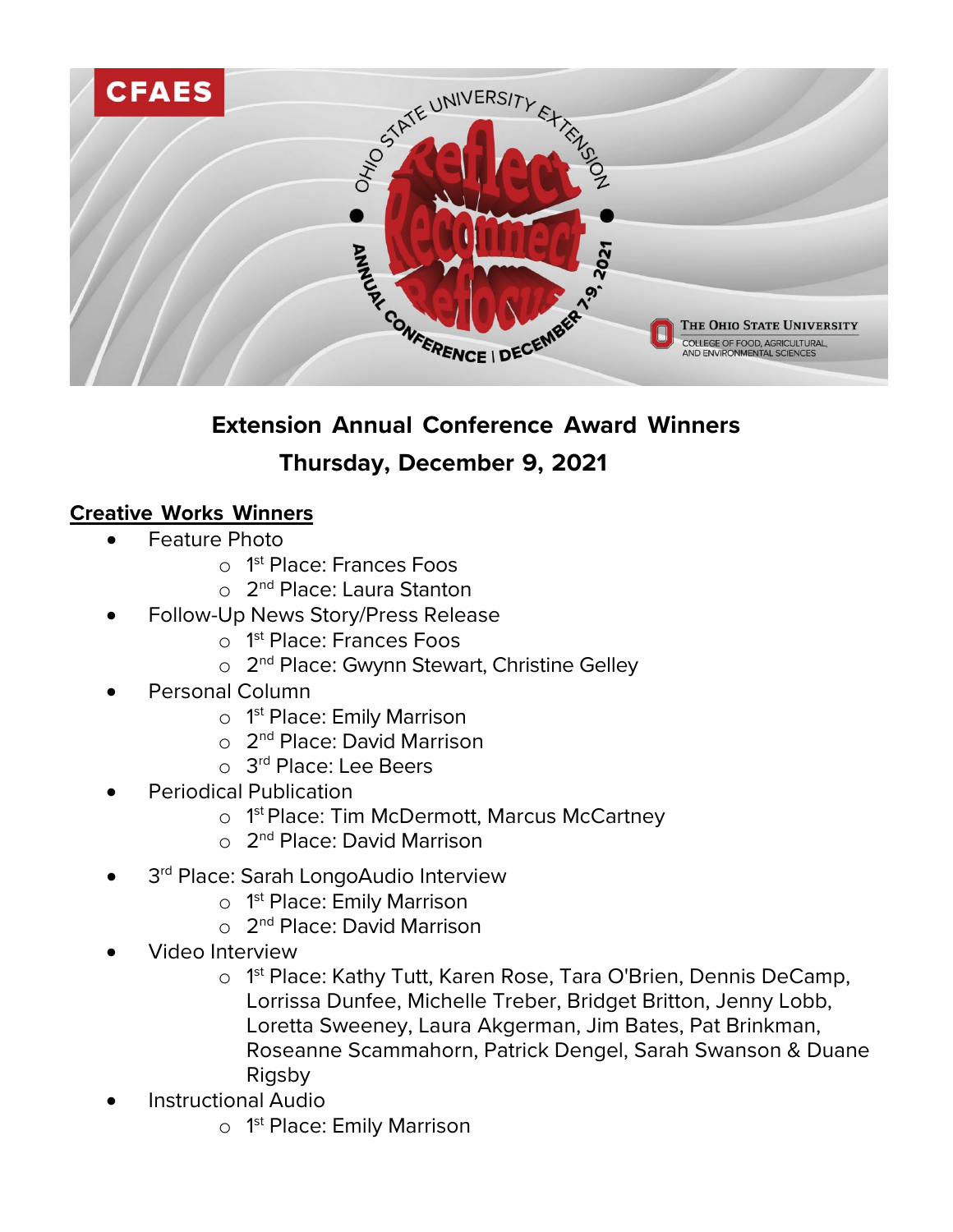- Instructional Video
	- o 1<sup>st</sup> Place: Jacci Smith, Tim Barnes, Rob Leeds, Rachel Leggett
	- o 2<sup>nd</sup> Place: Rachel Stoneburner
	- o 3rd Place: Jill Bartolotta, Sarah Orlando, Sue Bixler, Josiah Wade, Paul Dravillas, Heather Sheets, Abby David, Gillian Champoir
	- o HM: Stephanie Karhoff, Rachel Cochran
	- o HM: Andrew Holden
- Exhibit/ Display
	- o 1<sup>st</sup> Place: Tammy Jones
- Newsletter Team
	- o 1 st Place: Danielle Combs, Kathy Bruynis
- Newsletter Individual
	- o 1<sup>st</sup> Place: Ashlee Meardith
	- o 2nd Place: David Marrison
	- o 3<sup>rd</sup> Place: Lydia Ulry
- Promotional Flyer
	- o 1<sup>st</sup> Place: Jason Hedrick, Mark Light, Bryan Albright
	- o 2<sup>nd</sup> Place: Stephanie Karhoff
	- o 3rd Place: Frances Foos
	- o HM: Kiersten Heckel
- Promotional Package Individual
	- o Sarah Longo
- Promotional Package Team
	- o 1 st Place: Tammy Jones, Lisa Barlage, Bridget Britton, Jennifer Driesbach, Misty Harmon, Stacy Hicks, Michelle Treber, Courtney Woelfl, Julie Evans
	- o 2<sup>nd</sup> Place: Dee Jepsen, Chris Zoller, Ken Martin, Bridget Britton, Sarah Noggle, Jami Dellifield
- Educational Tool
	- o 1<sup>st</sup> Place: Sue Bixler, Jill Bartolotta, Christine Dierkes, Jill Jentes, Beth Wallace
	- o 2nd Place: Jamie McConnell, Audrey Dimmerling
	- o 3rd Place: Sarah Longo
	- o HM: Rachel Stoneburner, Beth Boomershine
	- o HM: Christy Clary
	- o HM: Jill Bartolotta, Sue Bixler
	- o HM: Brian Raison
- Curriculum Package
	- o 1 st Place: Sarah Longo, Hannah Epley, Kirk Bloir, Jenna Hoyt, Crystal Ott, Kaylee Port
	- o 2nd Place: Rebecca Supinger, Brenda Sandman-Stover
	- o 3rd Place: Christy Millhouse, Travis West, Tracy Winters, Jessica George, Meghan Thoreau, Demetria Woods, Kelly Royalty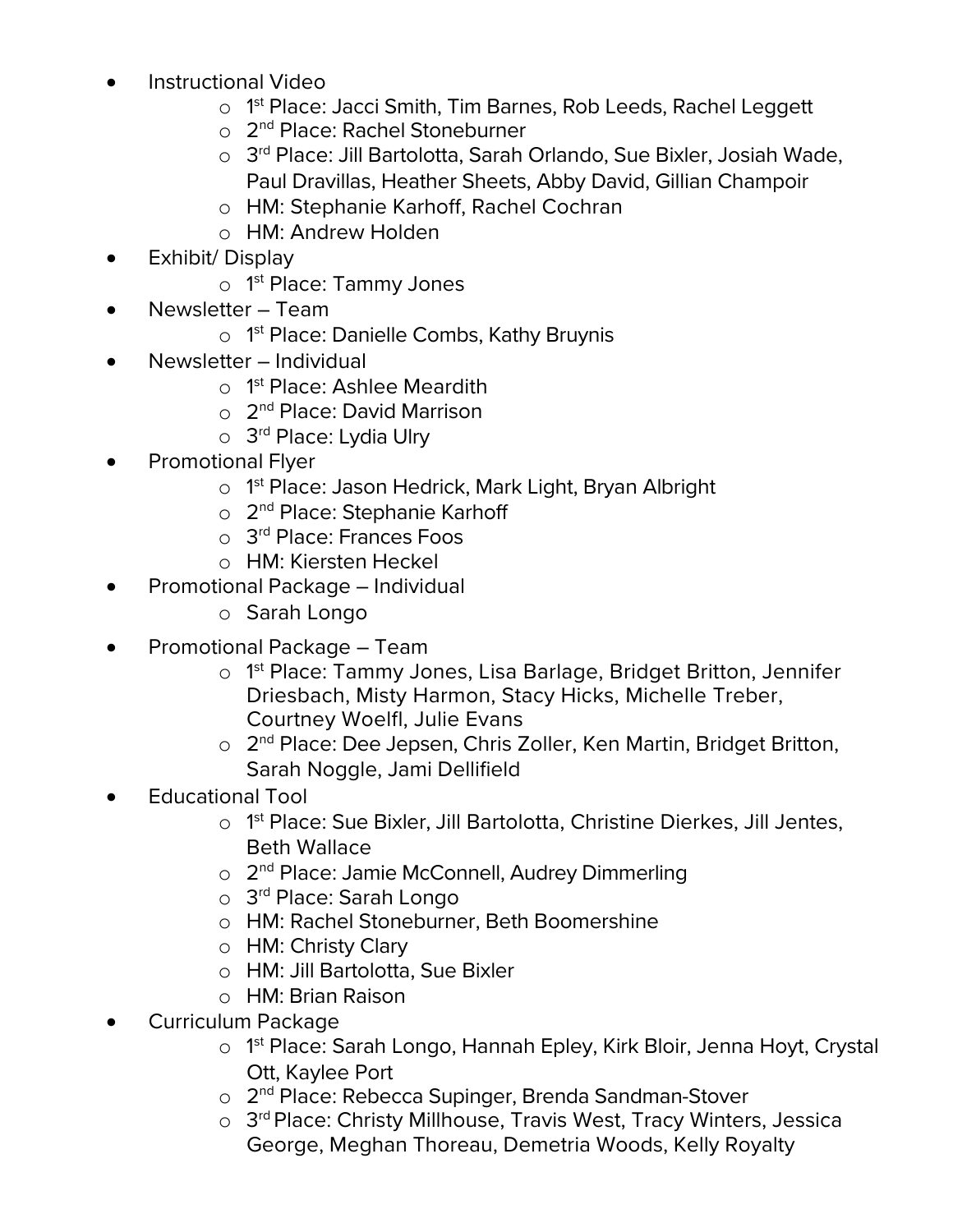- Fact Sheet
	- o 1<sup>st</sup> Place: Kate Shumaker, Lisa Barlage, Candace Heer, Melinda Hill, Chris Kendle, Amy Meehan, Joyce Riley, Abigail Snyder, Treva Williams
	- o 2<sup>nd</sup> Place: Jill Bartolotta, Beth Bollas, Audrey Dimmerling, Kate Homonai, Amy Meehan, Daniel Remley, Brian Roe, Laura Stanton, Richard Wofford
	- o 3<sup>rd</sup> Place: Rachel Stoneburner, Beth Boomershine
	- o HM: Lee Beers, Garth Ruff, Trevor Corboy
	- o HM: Beth Boomershine, Rachel Stoneburner
- Bulletins/ Monographs
	- o 1 st Place: Amanda Osborne, Erin Molner
	- o 2nd Place: Audrey Dimmerling, Jenna Hoyt, Stacey Perry
- Website
	- o 1<sup>st</sup> Place: Rachel Stoneburner, Beth Boomershine, Franklin County 4-H Council
	- o 2<sup>nd</sup> Place: Lydia Ulry, Kim Hoppes
	- o 3<sup>rd</sup> Place: Adrienne Anderson, Michelle Duffy, Shari Gallup, Kelly Hamlin, Dean Kreager, Lisa McCutcheon, Lori Swihart
- Blogs
- o 1 st Place: Rhonda Williams, Bruce Zimmer, Christy Millhouse, Rebecca Supinger, Erin Simpson-Sloan, Jana Mussard, Tracy Montague, Scott Scheer
- o 2<sup>nd</sup> Place: Heather Gottke, Theresa Ferrari, Healthy Living Design Team
- o 3<sup>rd</sup> Place: Mark Light, STEM Design Team
- o HM: Adrienne Anderson
- o HM: Bruce Zimmer
- o HM: Jenny Lobb, Shannon Carter, Amanda Bohlen, Beth Stefura, Lorissa Dunfee, Heather Neikirk
- o HM: Stephanie Karhoff
- Social Networking Medium
	- o 1 st Place: Laura Stanton, Lisa Barlage, Lorrissa Dunfee, Shari Gallup, Whitney Gherman, Laura Halladay, Candace Heer, Melinda Hill, Christine Kendle, Emily Marrison, Amy Meehan, Patrice Powers-Barker, Melissa Rupp, Brenda Sandman-Stover, Roseanne Scammahorn, Katie Schlagheck, Kate Shumaker, Beth Stefura, Michelle Treber, Kathy Tutt, Treva Williams, Courtney Woelfl, Susan Zies
	- $\circ$  2<sup>nd</sup> Place: Beth Boomershine
	- o 3<sup>rd</sup> Place: Kelly Coble, Clint Schroeder, Alyssa Young, Mallory Austin, Joanne Rex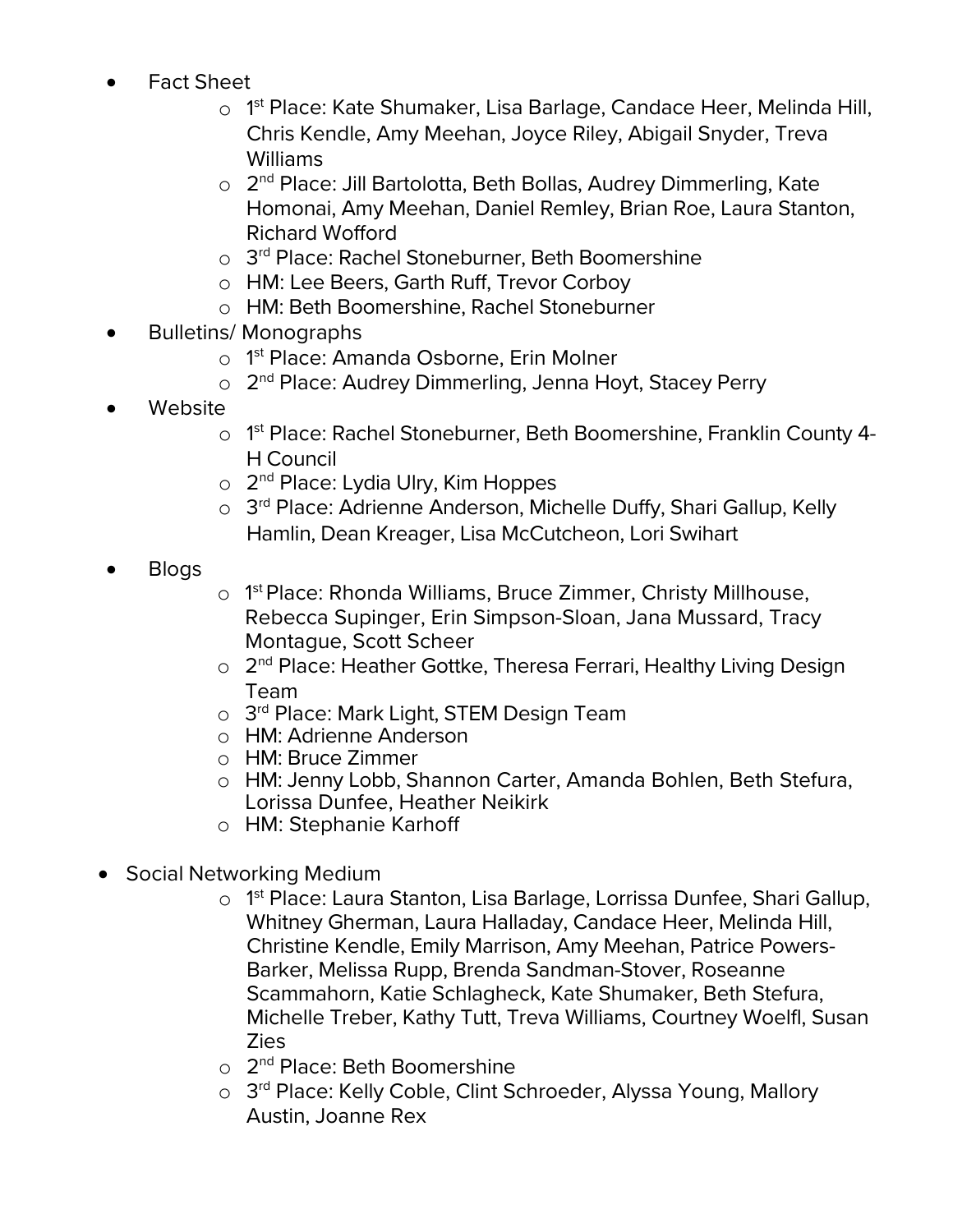## **Team Teaching Winners**

- Extension & Non-Extension Collaborators
	- o 1 st Place: *Wonder Women Wednesday's and Coffee and Conversations* (Kyle White, Beth Flynn, Emma Newell)
	- o 2nd Place: *On Farm Hog Harvest and Fabrication* (Kate Wells, Lyda Garcia, Chris Bruynis, John Kruger Jr., John Kruger Sr.)
	- o 3rd Place: *Embracing Generations Across Extension* (Shannon Carter, Marilyn Sachs)
	- o HM: *Putnam County Farm Safety Day Camp* (Jason Hedrick, Beth Schecklehoff, Anna Gerten, Ruth Gerding, Brian Siefker, Nancy Erhart)
- Multi-Disciplinary All Extension Members
	- o 1 st Place *Ohio 4-H Volunteer Mental Health Training Series* (Amanda Raines, Jami Dellifield)
	- o 2nd Place *National Youth Sports Program* Where Does Your Food Come From? (Robin Stone, Maggie Rivera, Amanda Osborne, Courtney Woelfl, Robert Isner)
- One Program All Extension Members
	- o 1 st Place *Northeast Ohio 4-H Club Officer Training* (Ashlee Meardith, Alisha Faudie, Ashley Hughey, Morgan Domokos)
	- o 2nd Place *Connection Café* (Lorrissa Dunfee, Michelle Treber, Jim Bates, Joseph Maiorano, Ken Stewart, Laura Halladay, Roseanne Scammahorn, Melissa Rupp, Loretta Sweeney, Jenny Lobb, Casey Bishop, Branda Sandman-Stover, Kathy Tutt, Pat Brinkman)
	- o 3rd Place *Beating the Winter Blues* (Jenny Lobb, Shannon Carter, Misty Harmon, Lorrissa Dunfee, Jami Dellifield)
	- o HM *Healthy Mind Healthy Body Virtual SPIN Club* (Frances Foos, Amanda Raines, Cassie Turner, Lori Now)
	- o HM *What Can We Say Except, You're Welcome* (Beth Boomershine, Rachel Stoneburner)
	- o HM *Food Preservation Basics Webinar Series* (Lisa Barlage, Kate Shumaker, Christine Kendle, Melissa Rupp, Amy Meehan, Melinda Hill, Candance Heer, Laura Halladay, Shari Gallup, Emily Marrison, Treva Williams)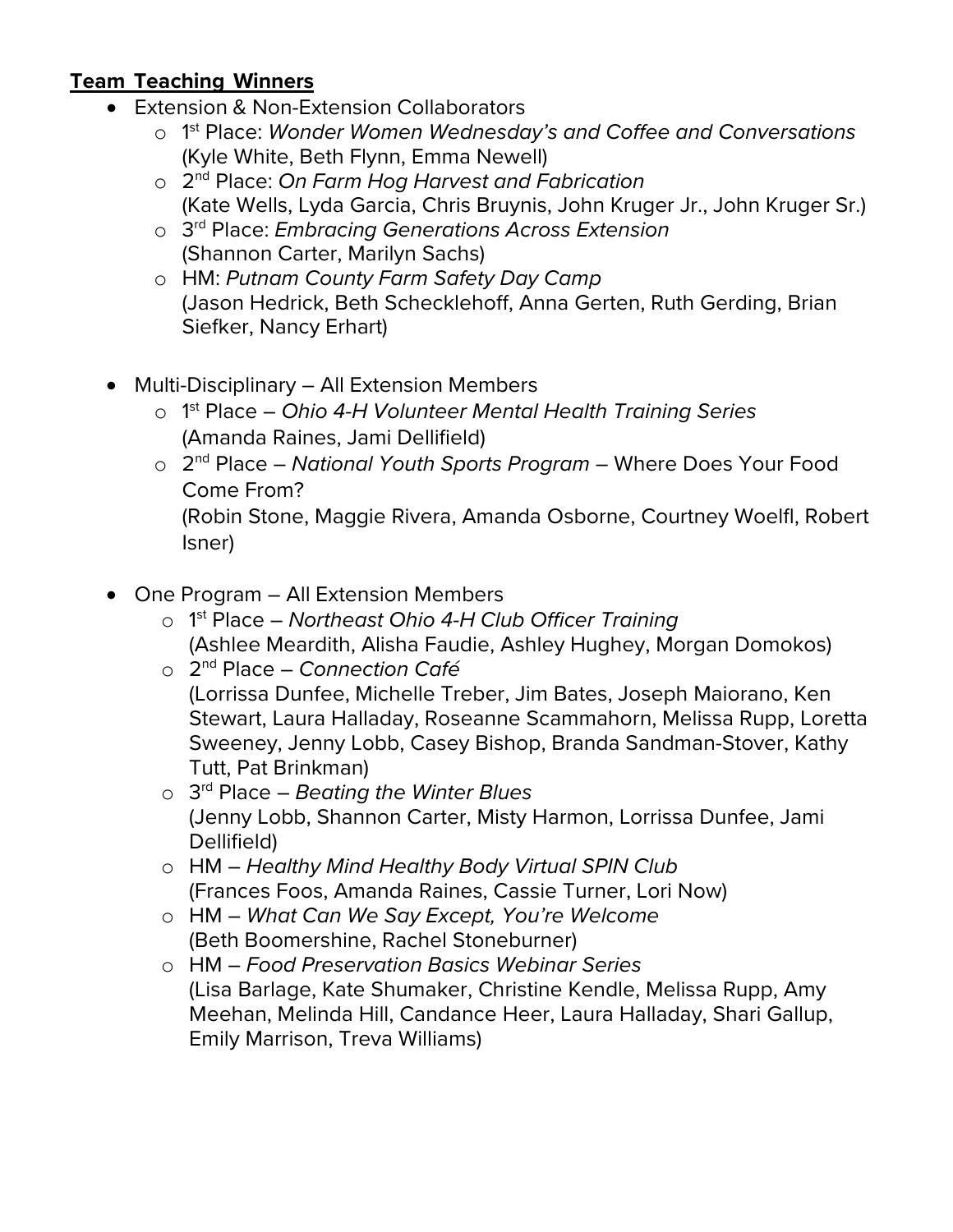## **ESP Special Chapter Recognition Awards**

- Distinguished Team Award Winner
	- Northeast Ohio 4-H Club Officer Training: Ashlee Meardith, Alisha Faudie, Ashley Hughey, Morgan Domokos
- Diversity/Multi-Cultural Individual
	- Laura Stanton
- Diversity/Multi-Cultural Team
	- Perry County Extension Staff: Jessica Rockey, Ted Wiseman, Misty Harmon, Shawn Walker
- International Service
	- Jacqueline Kowalski
- Meritorious Support Service
	- Marianne Guthrie
- Retiree Service
	- Jo Brown
- Visionary Leadership
	- Teresa McCoy
- Continued Excellence
	- Lisa Barlage
- Administrative Leadership
	- Eric Barrett
- Early Career Service
	- Tim McDermott
- Mid-Career Service
	- Steve Brady
- Distinguished Service
	- Chris Penrose

## **2021 ESP Regional Award Winners**

• *Recognized at the 2021 National ESP meeting*

Early Career Service – Amanda Raines Distinguished Service – Travis West Diversity/ Multicultural (Individual) – Kayla Oberstadt Continued Excellence – Greg Davis Visionary Leadership – Eric Barrett

# **ESP Friend of Extension Awards**

- Paul and Suzanne zumFelde (National Nominee)
- Durbin Farms LLC
- Dr. Monte Anderson